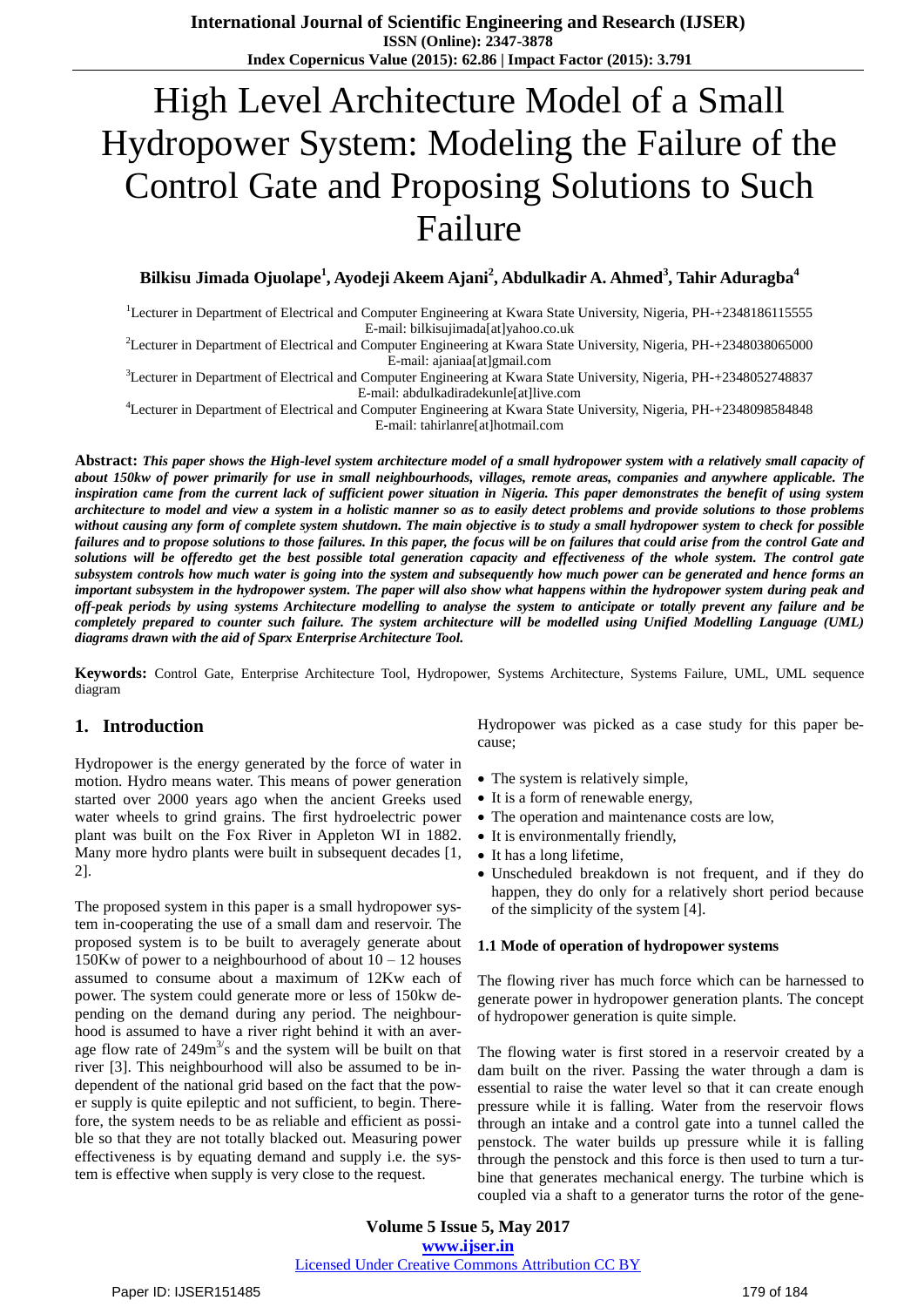rator and magnetises the coils of the stator to generate electrical energy. The voltage of the generated electricity is stepped up by a transformer and transmitted through power lines to the end user. The water exits the system to join the river downstream to continue its course of natural flow after completing its purpose of turning the turbines [5, 6].



**Figure 1:** Layout of a Hydropower plant (From: Microhydropower systems. [Online]. ENERGY.GOV, 2012. [Viewed 31/05/2015]. Available from: http://energy.gov/energysaver/articles/microhydropowersystems

#### **Problem Statement**

A neighbourhood that is off the national grid and generating its power with a small-scale hydroelectric generation plant needs its system to have redundant features and to be highly efficient, how can this be achieved?

#### **Aim and Objectives**

The aim of this paper is to show the system architecture of a small-scale hydropower system to be used to power a small neighbourhood. The objectives include to;

- 1. Show the system architecture of a small hydropower system, how it works using UML sequence diagrams and to check for possible failures and propose solutions to those failures.
- 2. Show how the system can control the output power during peak and off-peak periods so as to save power and not overwork the turbine.

# **2. Architecture Model of the Small Hydropower System**

Logical statement: The River is diverted into a Reservoir via a dam which stores some of the water. Some water flows through the penstock and then turns a turbine. The turbine which is coupled with the generator generates electrical energy. The transformer which is connected to the generator steps up the generated voltage and transmits to the power lines which in turn transmit the power to the users. The water flows back to the river after turning the turbine and repeats the cycle (feedback loop). The users can access the river.



**Figure 2:** Meta model of the Small Hydropower system

Fig. 2 shows that the "Hydrosystem" is composed of the Dam/penstock, Control gate, EMG (Electromechanical and Generation) and a controller. Also, the EMG consists of the turbine, generator and the transformer. The number notations on the diagram represent the number of that component within the system. i.e. the "Hydrosystem" is composed of "1 controller" and "2 control gates". "1.\*" simply means 1 or more. So, the EMG consists of 1 or more transformers.

## **2.1 Subsystems (Description of components)**

## **2.1.1 Dam/Penstock**

Dam (Reservoir): this is a structure built on the river to divert and store some of it for usage to generate power. It will have a height of about 4m. Usually, micro hydro systems do not require dams, but we propose that it is important to use in this scheme's structure. There will be periods when the river will have less flow rate than required and so in that case, the dam would compensate for the river by creating some height for the water so that it can gain some kinetic energy while falling into the penstock. Using the dam in this system will only make the system more reliable and efficient, and this is vital since the neighbourhood is off the grid.

Flow Sensor: this is a device that senses and measures the flow rate of the river at certain time-based intervals. It is in constant communication with the controller system. It updates the value of the flow rate measured at any instance.

Penstock: this is a tunnel that directs water flow to the turbine; designed in such a way that it enhances the water flow. In this system, it will be sloping downwards so that the acceleration due to gravity can strengthen the movement of the water to the turbine.

## **2.1.2 Controller**

The controller is a digital automatic control system that includes a computer programmed with the features needed to run the hydro system. It constantly receives feedback from the flow sensor, control gate and the electromechanical  $\&$ generation system. It continually checks its status to compare the power demanded to power generated and ensured that they match. It stores the data from the operating activities in its memory whichare collected and analysed [7].

**Volume 5 Issue 5, May 2017 www.ijser.in** Licensed Under Creative Commons Attribution CC BY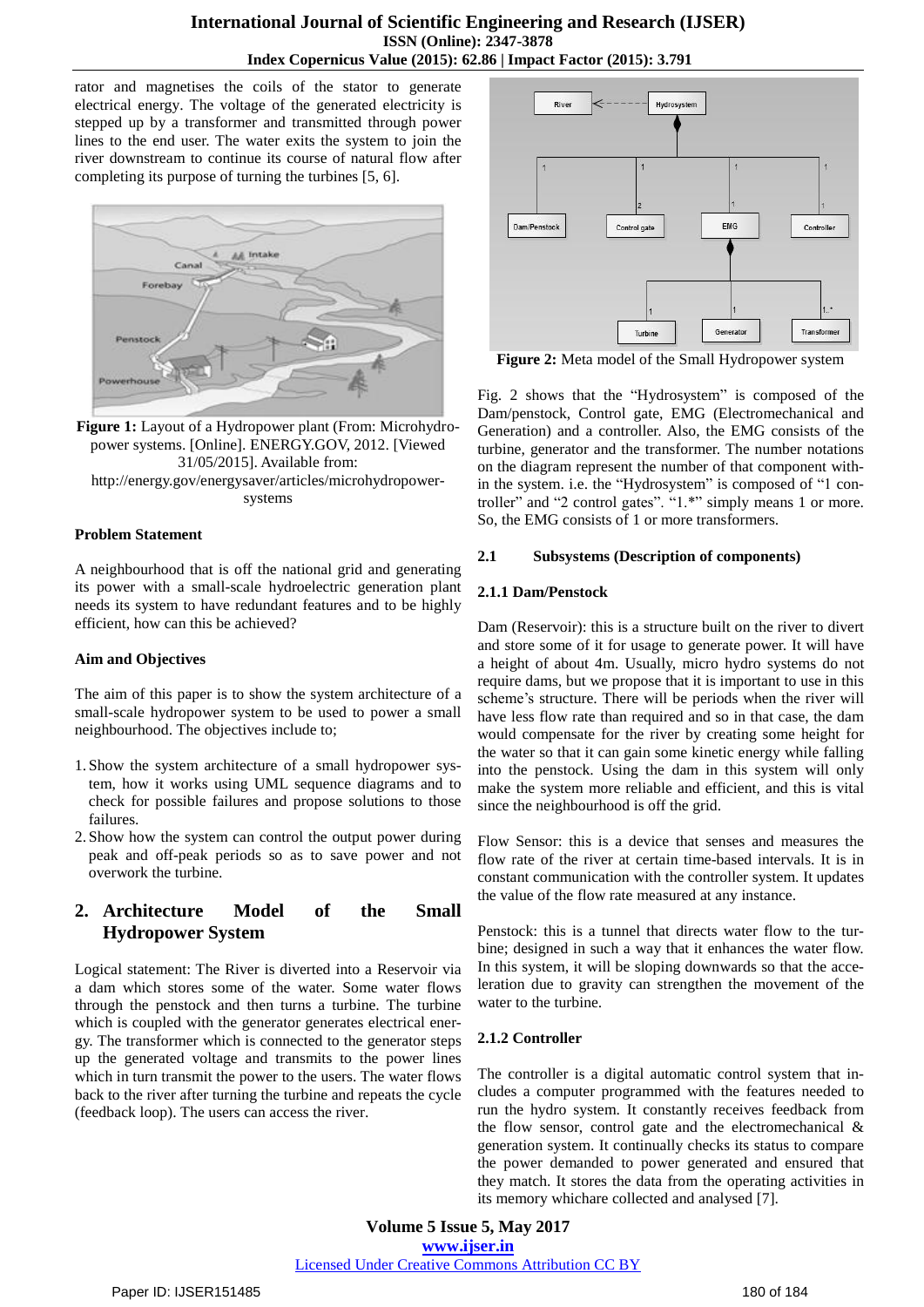#### **2.1.3 Electromechanical and Generation System (EMG)**

This subsystem consists of the turbine, generator and transformer and is classified in this paper as EMG just for simplicity. The turbine and generator are connected via a shaft, and they rotate at the same speed. Their speed is constantly being measured using electronic feedback by a sensor called the governor. The generator and turbine are housed in a structure called a powerhouse. This is just to protect the components from damages.

Turbine is electromechanical equipment that is rotated by the force of water to enhance the shaft in the generation of mechanical energy. The choice of turbine depends on the pressure and the flow rate of the water. There are two main types; Impulse and Reaction Turbines. Reaction Turbines are usually used in systems that generate enormous power and so the Impulse type turbine with an efficiency of about 80 - 90% should be employed in this system since the generated power is relatively small [8].

The generator is electromechanical equipment that converts the mechanical energy produced by the turning motion of the turbine to electrical energy. The generator of this system shall have a capacity of 200kw. In fact, only 150 of the 200kw is needed, but it is important to have a spinning reserve. The spinning reserve is the terminology used to describe the extra generating capacity available to a generator (that is connected to a power system) by increasing its power output. It can be accessed by increasing the speed of the turbine to increase the energy generated. Therefore, the spinning reserve of the generator is 50Kw. The idea of a spinning reserve for this system is a more futuristic and preventive plan as;

- Two more houses could be added to the network comfortably without having to change the generator.
- In the case that some houses start to use more than the calculated 12kw, the system can still cater for the modification (unforeseen load).
- It prevents overload and subsequent damages to the generator and hence the overall system.



**Figure 3:** Turbine and Generator relationship

Calculations:

For this paper some basic values shall be assumed;

Average flow rate of river  $B = 249 \text{ m}^2/\text{s}$  $P = HOgn [9]$ . Where; P avg = power to be generated =  $150KW(12KW)$  for 12 houses each)  $H = height of$  dam = 4m  $g = acceleration$  due to gravity = 9.8m/s  $n =$  efficiency of small turbine  $= 85\%$  $Q$  = required flow rate of river Solving for Q; Qavg = P/Hgn =  $150/(4 \times 9.8 \times 0.85) = 4.5 \text{m}^3/\text{s}$ , this is the

required flow rate for the system.

Pmax = Possible maximum power that can be generated  $=$ 200kw

 $Qmax = P/Hgn = 200/(4 \times 9.8 \times 0.85) = 6 \frac{m3}{s}$ Percentage of river needed =  $6/249 \times 100 = 2.4\%$ 

Only 2.4% of the river needs to be diverted for maximum usage in the hydropower system.

Transformer: when the power is generated, the voltage is usually not high enough so the transformer steps up the voltage so that it can be transmitted through the power lines and to the houses for usage.

#### **2.1.4 Control Gate**

This is the inlet to the system. The gate controls how much water is going into the system. For this system, a butterfly valve which is electrically and manually controlled as the gate will be used as an example. In most cases, the gate is usually permanently opened or permanently closed, but this system should be designed in such a way that the gate will constantly be in motion. This is so because it will be used to control how much power to be generated i.e. opening the gates more leads to more power being generated and closing will automatically mean less will be produced.

The gate will have a position sensor installed which will constantly measure its position and feedback to the controller.



**Figure 4:** Electrical and manually controlled Butterfly valve



**Figure 5:** Electrical and manually controlled Butterfly valve

**Volume 5 Issue 5, May 2017**

**www.ijser.in**

Licensed Under Creative Commons Attribution CC BY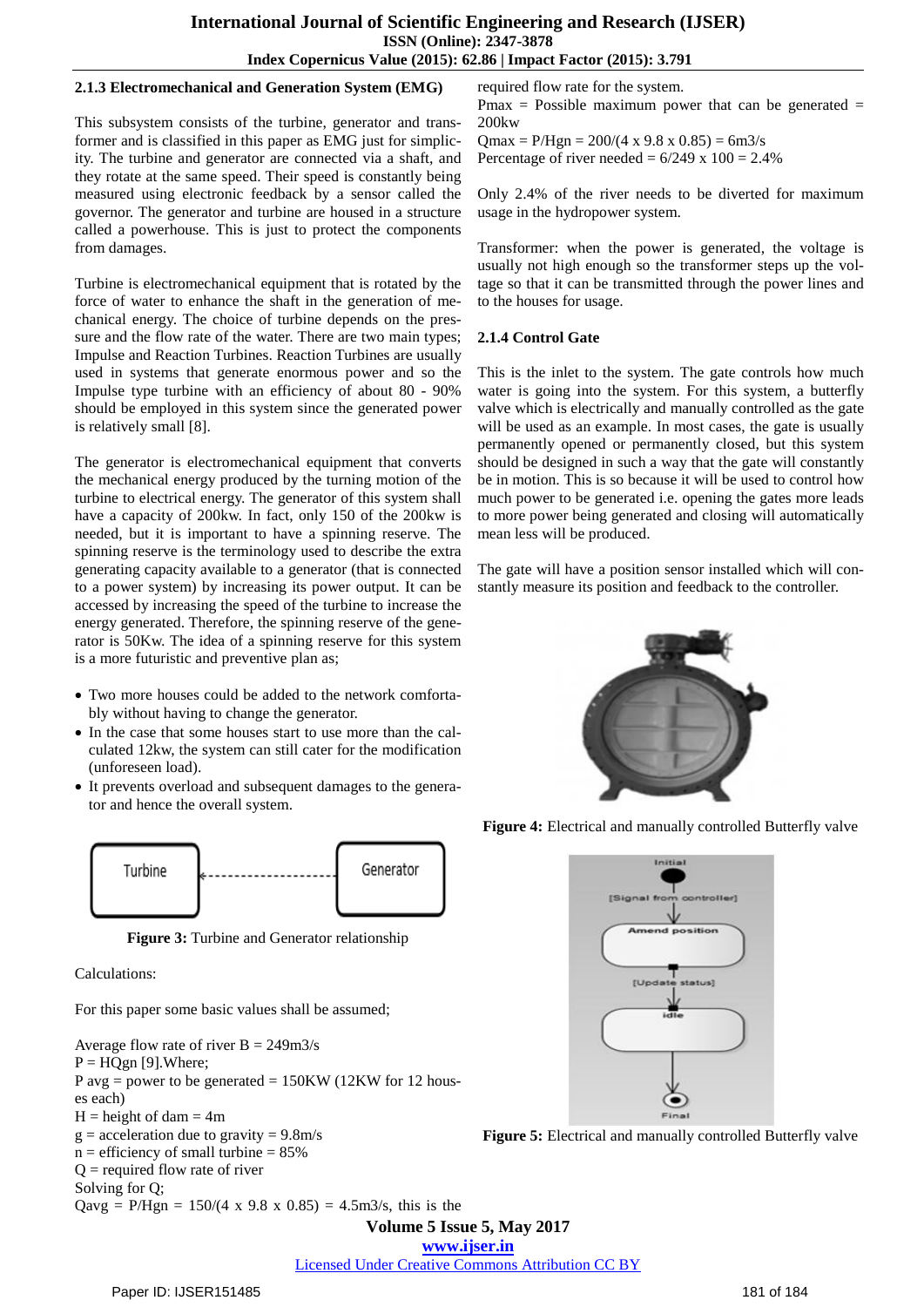# **3. How Does the System Work?**

The users demand power and the flow sensors in the river constantly updates the controller with flow rate information. The controller then analyses the collected information and used to determine the adequate position of the control gate to generate the required power. So, the demand and the river's flow rate determines how opened the gate will need to be. Higher demand will mean the gate will be in a more opened position and lower demand will mean vice versa. On the other hand, when the flow rate is high, the gate may need to be closed more.

After the gate is positioned appropriately, the water goes in to turn the turbine and to generate electricity which is transmitted to the users.



**Figure 6:** System in normal working condition



**Figure 7:** Activity diagram

In the "open condition", it is required for the gate to be opened to some certainly determined position to undergo normal operating activities. While in the "close condition", it is necessary for the gate to be fully closed for system maintenance. Therefore, the output power of the system will be 0 watts in which case the backup system generates the power.



**Figure 8:** Gate in open position and Close position

# **3.1 System failure**

In this paper, the failure of the control gate will be concentratedon. This component is vital to the system, however; it is prone to failure at some point.

The gate is said to have failed when it has either refused to close when it is required to or has declined to open when it is required. These failures shall be referred to as "close failure" and "open failure" for clarity.

#### **3.1.1 Close failure**

This situation occurs when the gate is required to open but remains closed. If this situation occurs, the system will be unable to resume normal operation hence there will be no output power generated (0kw).



**Figure 9:** Sequence diagram: Close failure

## **3.1.2 Open failure**

This failure occurs when the gate is required to close but remains open. Usually, the gate either needs to be closed for maintenance purposes or if a fault has been identified in the system. If it refuses to close, maximum power will be generated which will mean extreme voltages (surge) will be transmitted to the users. This causes damages to the households for example; it can start a fire as well as damage their electrical appliances.



**Figure 10:** Sequence diagram: Open failure

#### **3.2 Proposed solutions**

#### **3.2.1 Two control gates arranged in parallel**

**Volume 5 Issue 5, May 2017** A second control gate is installed in parallel to the first. This

**www.ijser.in**

# Licensed Under Creative Commons Attribution CC BY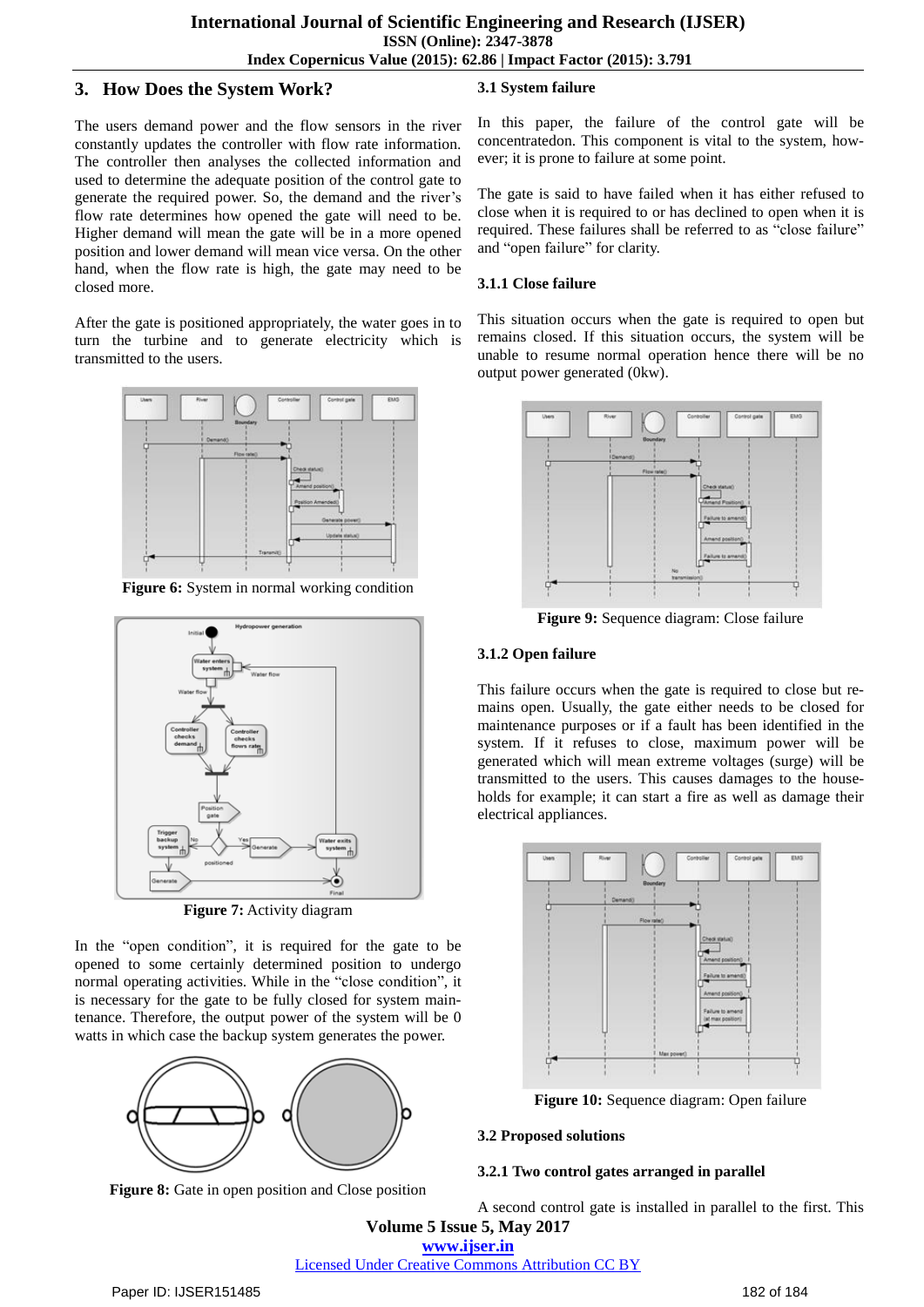second gate shall become active when the first gate has failed to open. This solution is put in place to compensate the system when a close failure situation occurs. The diagram below illustrates this scenario. The following sequence diagram shows what happens within the system when this solution is adopted.



**Figure 11:** Two Control Gates arranged in parallel (One operational)



**Figure 12:** Sequence diagram: 2 gates in parallel

#### **3.2.1 Backup Inverter system**

This is a backup scheme for the system. It can be used when the hydropower system has a fault or is being maintained. It could have a capacity of 200kw, and its batteries will be charged by the hydro system when it (the hydro system) is in service. When the gate has refused to close and excess water is coming into the system, it is safer to take the load off the hydro system completely and put it on the inverter system to prevent damages. However, the inverter can also be used during a close failure period. This solution is adoptable since in this context the hydropower system is to generate a relatively low capacity (150kw). In the case where larger capacities are involved, this solution may become very difficult to implement.



**Figure 13:** Sequence diagram: Inverter system solution

#### **4. Conclusion**

The control gate is a critical part of a hydropower system, and different scenarios have been considered to ensure its continuous operation at all times. This paper has shown that the system does indeed need to have redundant components, referring to the problem statement. This is because if the plant fails in any way, the neighbourhood is entirely blacked out. Drawing out the architecture diagrams gave a clearer picture of what exactly is going on within the system and what exactly would happen if the system failed at any point. The simple principle of parallelism was capitalised on in this paper. Parallelism as in when two of the same component are arranged in parallel, they are both independent of each other and so when one fails, the other can compensate. Moreover, as shown if this principle is adopted it can serve as a viable solution to an otherwise serious problem in this context. This solution will be capital intensive seeing as the gate and penstock arrangement would need to be restructured in an already existing hydropower station. Hence it will be more applicable for new stations where the solution could be factored into their design before they are put in place.

Redundancy was achieved by designing the system with an extra control gate and a backup inverter system so that at any failure period, there is a backup plan to support the system to prevent total lack of power from occurring. Also, small subcomponents like the flow sensor and the position sensor which are also crucial, have redundant associates.

It is important in this system to ensure optimum effectiveness because the neighbourhood is off the national grid and as such the hydropower system is their only source of power.

The proposed system above is overall, simple and reliably effective and also shows that *Redundancy reduces the likelihood of failure.*

## **Acknowledgment**

The authors wish to thank all the people that contributed to the success of this research.

## **References**

[1] J.S. Bridle, BREEZE, P. Power Generation Technologies. Oxford, UK: Newnes, 2005.

**Volume 5 Issue 5, May 2017 www.ijser.in** Licensed Under Creative Commons Attribution CC BY